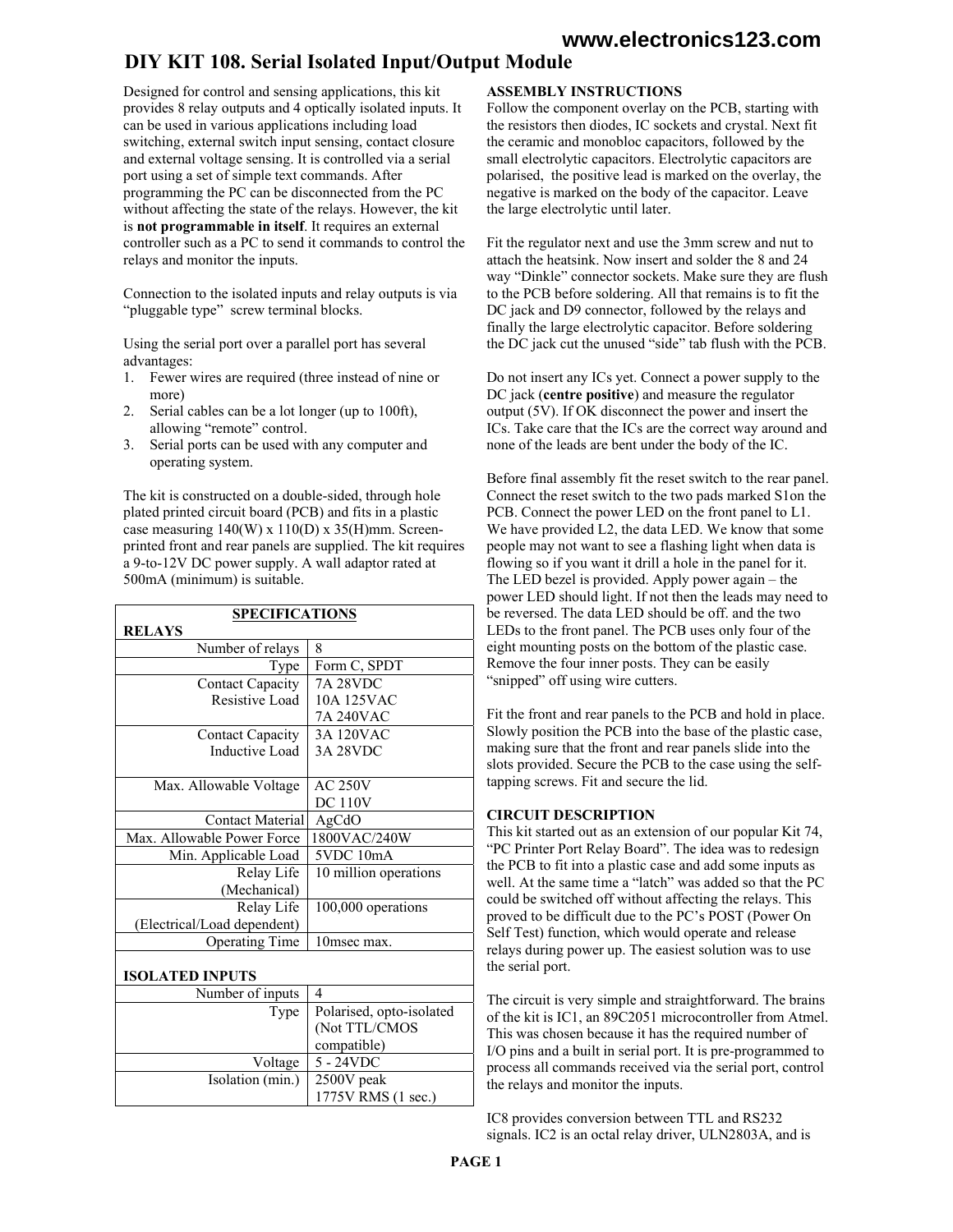used to drive each of the relays. The opto-couplers, IC4-7, are used to provide electrical isolation between the inputs and the rest of the circuitry.

## **At power-up, all relays are off (released) and the data**

**LED is off.** A reset switch is provided for manually turning off all relays. The data LED flashes whenever a valid command is received.

## **OPERATION**

There are four ways to communicate with the kit:

- 1. A terminal emulator program running on your PC.
- 2. DOS type batch files.
- 3. Writing your own software.
- 4. Windows software downloaded from our website

## **TERMINAL EMULATOR PROGRAM**

If you are running Windows then one is supplied with the operating system. In Windows 3.1 it is called "Terminal" and in Windows 95/98 it is called "HyperTerminal".

Of course, there are a number of third party terminal emulator programs that will work just as well. When using these programs the communication parameters need to be set for **9600 baud, 8 data bits, 1 stop bit, no parity and no flow control.**

#### **Terminal for Windows 3.1**

- 1. Go to "Accessories" group and double click on "Terminal"
- 2. Go to Settings  $\rightarrow$  Communications
- 3. Select the following:
	- Baud Rate : 9600
	- Data Bits : 8
	- Stop Bits : 1
	- Parity : None
	- Flow Control : None
	- Connector : COM2:
	- (or whatever COM port you are using)

The program is now ready to go. When exiting you will be asked "Do you want to save changes to the terminal settings?" Press "Yes". You will be asked to enter a file name. Type in a file name (eg. K108) and press OK. Your configuration settings are now saved.

From now on, run "Terminal" and go to File  $\rightarrow$  Open. Select the configuration file you saved previously and click OK.

You can create an icon so that "Terminal" is run with those settings automatically.

- Select a Program Group then click on File  $\rightarrow$  New  $\rightarrow$ Program Item.
- In the "Program Item Properties" dialog box click on Browse.
- Set the File Name to "\*.trm". A list of files with the ".trm" extension will appear. Select the file you saved previously (eg K108.trm) and press OK.

• You will return to the "Program Item Properties" dialog box. Type in a suitable description and press OK.

The new icon is now available. Double click on this icon to run the program.

## **HyperTerminal for Windows 95**

- 1. Start  $\rightarrow$  Programs  $\rightarrow$  Accessories  $\rightarrow$  HyperTerminal
- 2. Double click on "Hypertrm.exe" to start the program.
- 3. In the "New Connection" dialog box, type in a name for this connection (eg. K108). Select an icon for this new connection then press OK.
- 4. The "Phone Number" dialog box will appear. Go to "Connect using" and select "Direct to Com 1" (or whatever Com port the kit is connected to). Press OK to continue.
- 5. The "Port Settings" dialog box will appear. Select the following then press OK.
	- Bits per second : 9600
	- Data bits : 8
	- Parity : None
	- Stop bits : 1
	- Flow control : None

The program is now ready to go. When exiting you will be asked "Do you want to save session K108 ?" Press "Yes".

A configuration file called "K108.ht" is created with the communication settings you have selected. Its icon will appear in the "HyperTerminal" folder. Double click on this icon to start the program from now on.

#### **HyperTerminal for Windows 98**

Similar to W95. Run Terminal| File| Properties| and set the Com port. Still in 'Connect to' click Configure then set parameters. If after setting and saving (Save As K108.ht) you get funny characters on the screen then exit Terminal and re-start. Press Reset on the K108 panel. The # character should appear on the screen if the powered K108 is connected.

#### **term.exe**

We use our own terminal program term.exe to talk to Kit 108 from a PC. A full explanation how to get this program and set it up is given on page 6 below.

## **BATCH FILES**

It is possible to control the kit using batch files. However batch files can only send data to the kit, they **cannot** process any data received back from the kit. Therefore it is possible to operate and release relays but **not** to read the status of the relays or the inputs.

If controlling relays is all you need to do then using batch files is a simple way to do it. Maybe get our Kit 74 which is specifically designed for batch control. The following example shows the batch file commands required to send commands to the kit (assuming the kit is connected to COM2)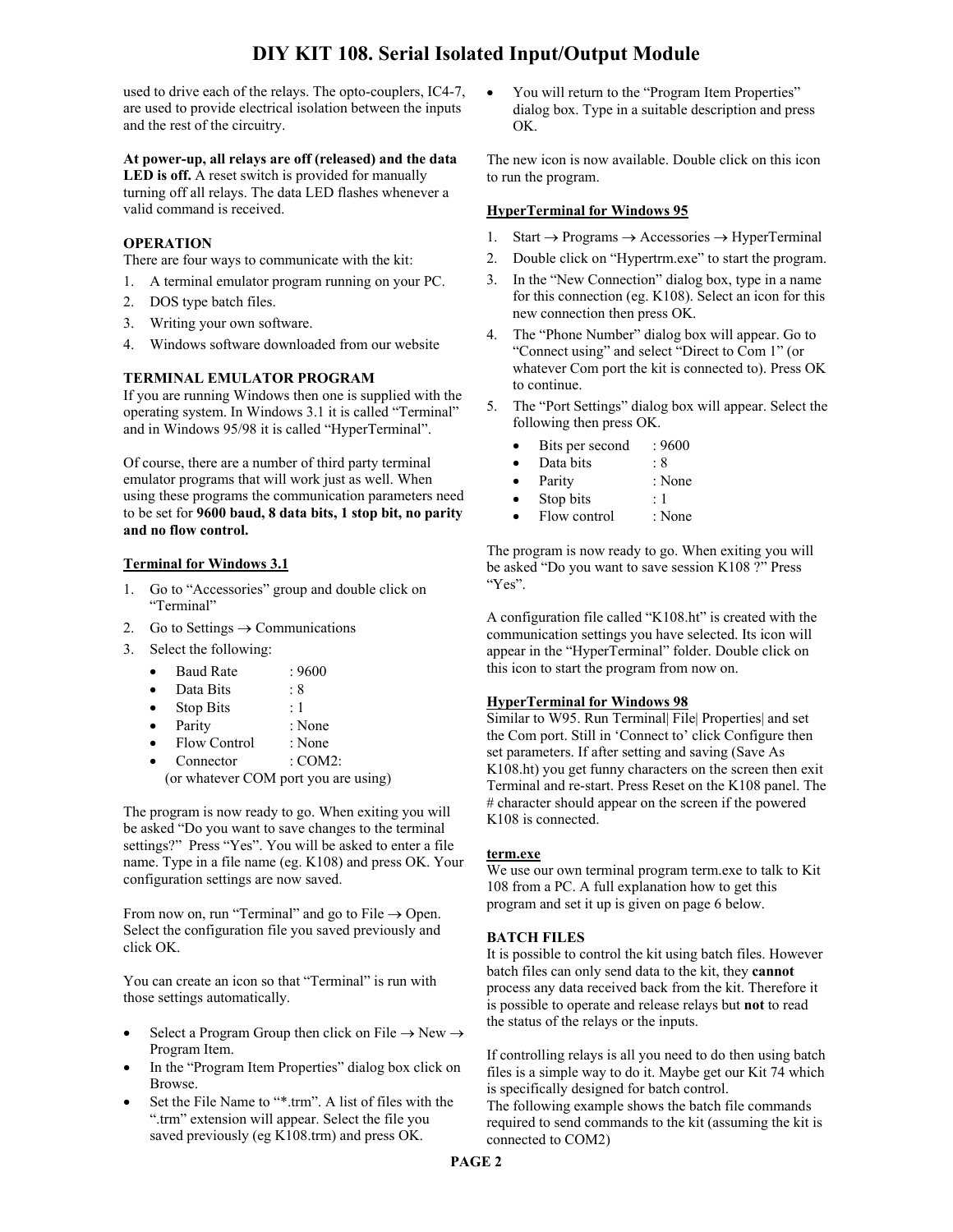MODE COM2: BAUD=96 PARITY=N DATA=8 STOP=1 ECHO "N3" >COM2 The "MODE" command sets up the serial port to the required communication settings.

The "ECHO" command is normally used to write text to the screen. Using the output re-direction operator ">" causes the text to be sent to the serial port.

The second line sends the command "N3" to COM2 which causes relay 3 to turn on. Just keep adding ECHO commands to send further commands to the kit.

#### **WRITING YOUR OWN SOFTWARE**

As previously mentioned the kit is controlled via a set of simple text commands. Similarly all responses output by the kit are in text format. This makes it quite easy to communicate with the kit.

Using the serial port also makes it easier to write your own software to operate the kit. Visual Basic comes with a full set of functions to use with the serial port, as do most high level languages.

QBasic is available on most DOS based systems and is quite easy to use. The following QBasic example shows how to access the serial port and send commands to and receive data from the kit. The 'line numbers' are for explanation purposes only and are not required.

This sample program configures the serial port and reads the status of inputs 1-4. It then sets relays 1-4 accordingly. For example, if input 1 is 'high' and inputs 2-4 are not then relay 1 will be operated and all the other relays released. In other words relays 1-4 are set according to the condition of inputs 1-4.

- 1. OPEN "COM2:9600,N,8,1" FOR RANDOM AS 1
- 2. PRINT #1, "I0"
- 3. INPUT #1, A\$
- 4. INPUT #1, A\$
- 5. PRINT "Input Status: "; A\$
- 6. PRINT #1,  $"R"$ ; A\$
- 7. INPUT #1, A\$
- 8. PRINT #1, "S0"
- 9. INPUT #1, A\$
- 10. INPUT #1, A\$
- 
- 11. PRINT "Relay Status: "; A\$
- 12. CLOSE #1

**Line 1** configures COM2 for 9600 baud, 8 data bits, 1 stop bit and no parity. The COM port is assigned 'channel #1'. Change it to whatever COM port you wish to use.

**Line 2** sends the command 'I0'. This command returns the status of ALL the inputs. Output is in ASCII HEX.

**Line 3** reads a line of characters and assigns them to variable A\$. Since the kit echos back all commands sent to it, this is simply reading back the previous command string, 'I0'. It is ignored.

**Line 4** reads the status of the ALL inputs (the output of the 'I0' command). The input status is contained in variable "A\$".

**Line 5** prints the input status to the screen.

**Line 6** sends the 'R' command letter followed by the input status contained in "A\$". The 'R' command sets ALL relays directly according to the following hex byte. In this case the hex byte is the input status just read.

**Line 7** reads in the 'R' command letter and hex byte that was echoed back by the kit, as in line 3.

**Line 8** sends the command 'S0'. This command returns the status of ALL the relays.

**Line 9** reads in the echoed command, as in lines 3 and 7.

**Line 10** reads the status of the ALL relays (the output of the 'S0' command).

**Line 11** prints the relay status byte to the screen. It should be the same as the input status byte.

**Line 12** closes the COM port opened at the start of the program.

#### **Note:**

The module echoes all characters received back to the host computer. These characters must be processed or input overrun errors will occur. In QBasic , a statement such as INPUT (or LINE INPUT) will do that and should be used after each command is sent to the kit.

#### **TESTING**

The easiest way to test the kit is to use a terminal emulator program running on your computer. Run the program and set the communication parameters (as described above).

Connect the kit to the serial port on your PC using a **straight through 9 pin cable**. Switch on the power. The kit outputs an '#' character as a prompt to indicate it is waiting to receive commands.

Send a few commands to operate and release relays and check their status. Apply a voltage level to each of the inputs and read back its status. See also page 6 for this testing described in more detail.

#### **COMMANDS**

A set of simple text commands is used to control the relays, return their status or read the inputs. Each command consists of a string of ASCII characters followed by carriage return (Enter  $\downarrow$ ).

The '#' character is output as a prompt to indicate the kit is waiting for a command. It should be on your screen. Each character received is echoed back. On completion of each command, good or bad, a carriage return/line feed combination is output followed by the '#' prompt. If the command or parameter is invalid, the command is ignored and a '?' is output before the next '#' prompt.

#### **Note:**

- Commands are not processed until the carriage return character is received.
- Commands can be in upper or lower case.
- Relays are numbered 1 to 8. Relay number '0' (zero) indicates ALL relays.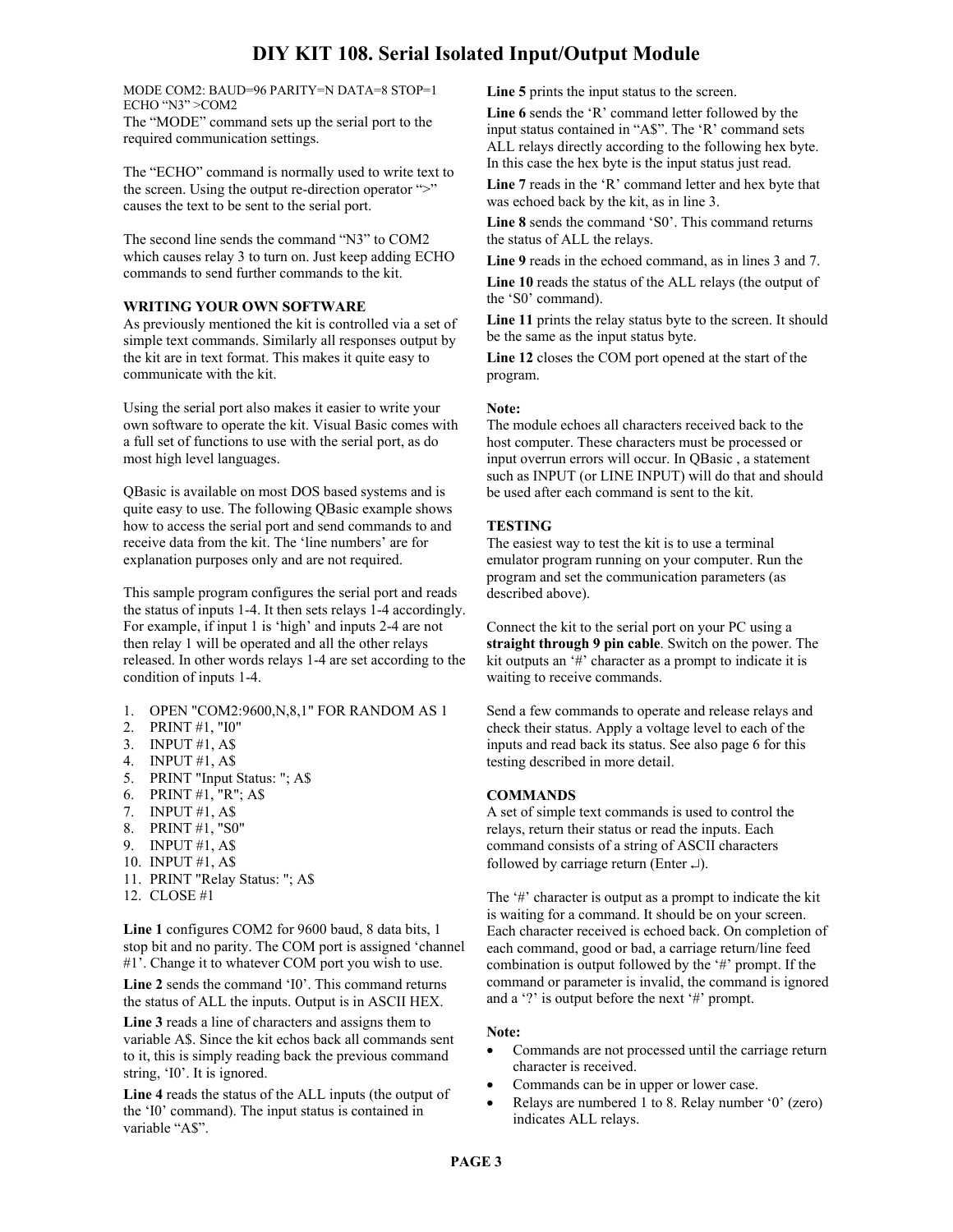- Inputs are numbered 1 to 4. Input number '0' (zero) indicates ALL inputs.
- Where a hex byte is used, each bit within the byte indicates its corresponding relay or input. Bit 0 indicates relay or input 1, bit 1 indicates relay or input 2, etc.

 $Nx - Turn$  a relay ON (where  $x = relay$  number)

Eg. "N3" – turn on relay 3 "N0" – turn on ALL relays

 $Fx - Turn a relay OFF (where  $x = relay$  number)$ 

Eg.  $\text{``F3''}$  – turn off relay 3 "F0" – turn off ALL relays

 $Tx - TOGGLE$  a relay on/off (where  $x =$  relay number)

Changes the state of a relay (ON to OFF, OFF to ON)

Eg.  $"T3"$  – toggle relay 3 "T0" – toggle ALL relays

#### **Rhh – Set ALL relays directly**

"hh" is a hexadecimal byte. Each bit within the byte indicates whether the corresponding relay is operated or not. If the bit is '1' then the relay is operated, if the bit is '0' then the relay is released.

Eg.  $\text{``R55''}$  – relays 1,3,5,7 ON, all others OFF "R0F" – relays 1-4 ON, all others OFF

 $Sx -$ **relay STATUS** (where  $x =$ **relay number)** 

A '0' (zero) is returned if the relay is released, '1' if operated.

The command "S0" returns the status of ALL relays. In this case a hex byte is returned. Each bit within the byte indicates the status of the corresponding relay.

Eg. "S3" – returns the status of relay 3 "S0" – returns the status of ALL relays

 $Ix - INPUT status$  (where  $x = input number$ )

A '1' is returned if the input is active or enabled, '0' otherwise.

The command "I0" returns the status of ALL inputs. As with the 'S' command, a hex byte is returned. Bits 0-3 indicate the status of inputs 1-4. Bits 4-7 are unused and are set to '0'.

Eg.  $"1"$  – returns the status of input 1 "I0" – returns the status of ALL inputs

Note the output is in ASCII hex, not ASCII decimal.

A **special command, '?'**, will print the software revision date.

**Windows Software. T**ry the new Windows software which can be d/l from:

http://www.crowcroft.net/kitsrus/diyk108.zip

This has been tested under W9x/NT/2000.

Please send me comments and error reports to

#### **peterhk@kitsrus.com**

#### **IF IT DOES NOT WORK**

Poor soldering ("dry joints") is the most common reason for the circuit not working. Check all soldered joints carefully under a good light. Re-solder any that look suspicious.

- Are all the components in their correct position on the PCB.
- Are the electrolytic capacitors the right way round?
- Are the ICs the right way around?
- Are any IC leads bent up under the IC body?
- Is the regulator output  $= 5V$ ?
- Is it connected to the right serial port on your PC?
- Are you using a straight through cable?
- Is the serial port configured correctly?

#### **Web Address & Email**

You can email the developer of this kit at

#### **frank2005@ozitronics.com**

Information on other kits in the range is available from our Web page at:

## **http://kitsrus.com**

Ask questions on our Kit Forum **http://www.beam.to/diyforum** 

#### **Corrections**

Version 2 PCB released november, 1999. Packing list corrected 1/2000.

5/2001. Software bug on Tx, x=2 thru 8, corrected in firmware.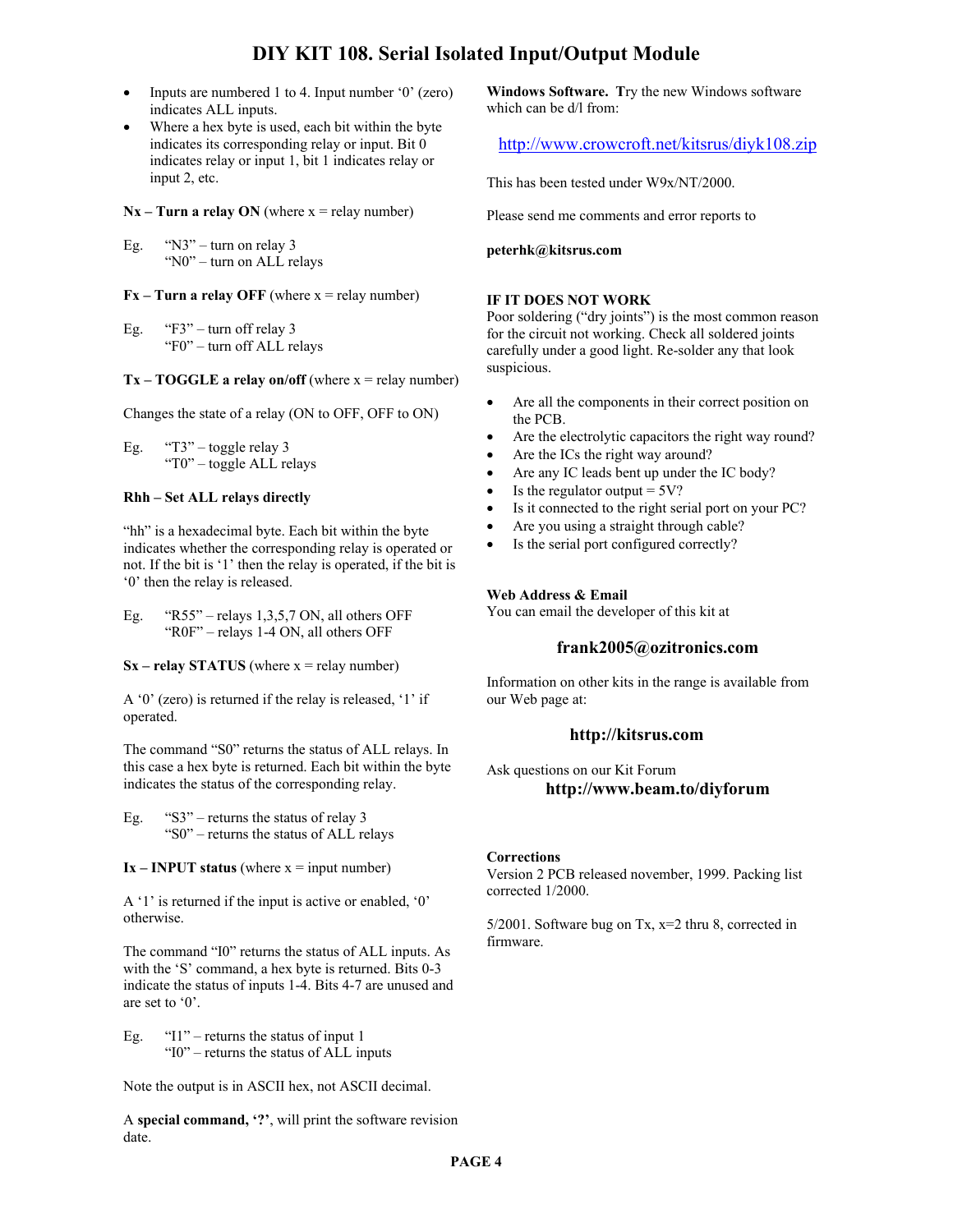| <b>PART LIST - KIT 108</b>                     |  |  |
|------------------------------------------------|--|--|
| Resistors (0.25W unless specified)             |  |  |
|                                                |  |  |
|                                                |  |  |
|                                                |  |  |
| <b>Capacitors</b>                              |  |  |
|                                                |  |  |
|                                                |  |  |
|                                                |  |  |
|                                                |  |  |
| Semiconductors                                 |  |  |
|                                                |  |  |
|                                                |  |  |
|                                                |  |  |
|                                                |  |  |
|                                                |  |  |
| RS232 driver/receiver                          |  |  |
|                                                |  |  |
| Octal open collector driver                    |  |  |
|                                                |  |  |
|                                                |  |  |
| 3mm red                                        |  |  |
| <b>Miscellaneous</b>                           |  |  |
|                                                |  |  |
|                                                |  |  |
| PCB mounting, female                           |  |  |
|                                                |  |  |
| "Goodsky" RWH-SH-112D                          |  |  |
|                                                |  |  |
|                                                |  |  |
| 8 way, PCB mtg, "Dinkle" 2EHDRC-08P            |  |  |
|                                                |  |  |
| 24 way, PCB mtg, "Dinkle" 2EHDRC-24P           |  |  |
|                                                |  |  |
| "Dinkle" 2ESDV-03P                             |  |  |
|                                                |  |  |
| "Dinkle" 2ESDV-02P                             |  |  |
|                                                |  |  |
|                                                |  |  |
|                                                |  |  |
|                                                |  |  |
|                                                |  |  |
|                                                |  |  |
|                                                |  |  |
|                                                |  |  |
| Self tapping screws for mounting PCB  4        |  |  |
|                                                |  |  |
|                                                |  |  |
|                                                |  |  |
| Hookup wire, twin, 36cm (14")                  |  |  |
|                                                |  |  |
| The source code for this kit is not available. |  |  |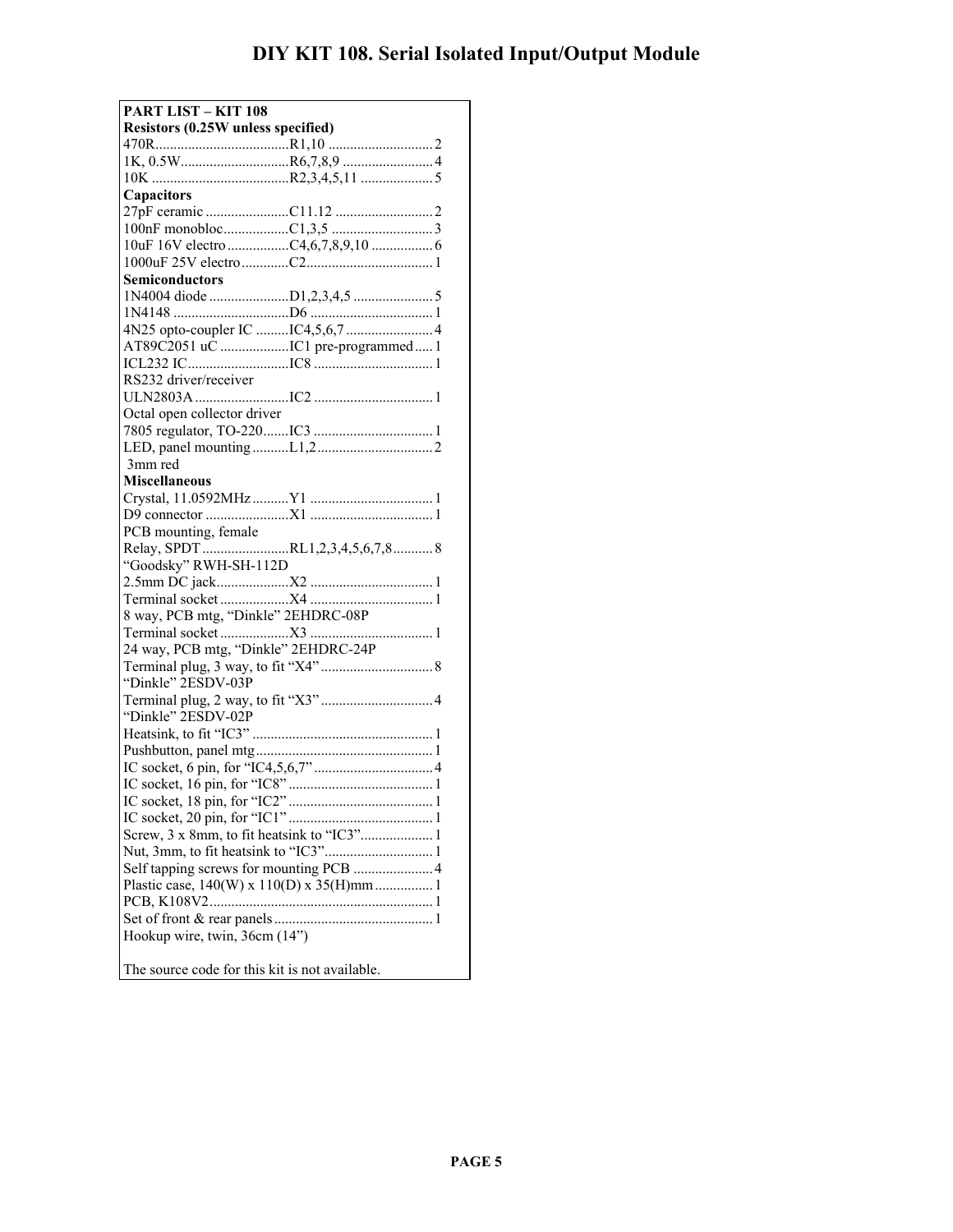

**PAGE 6**